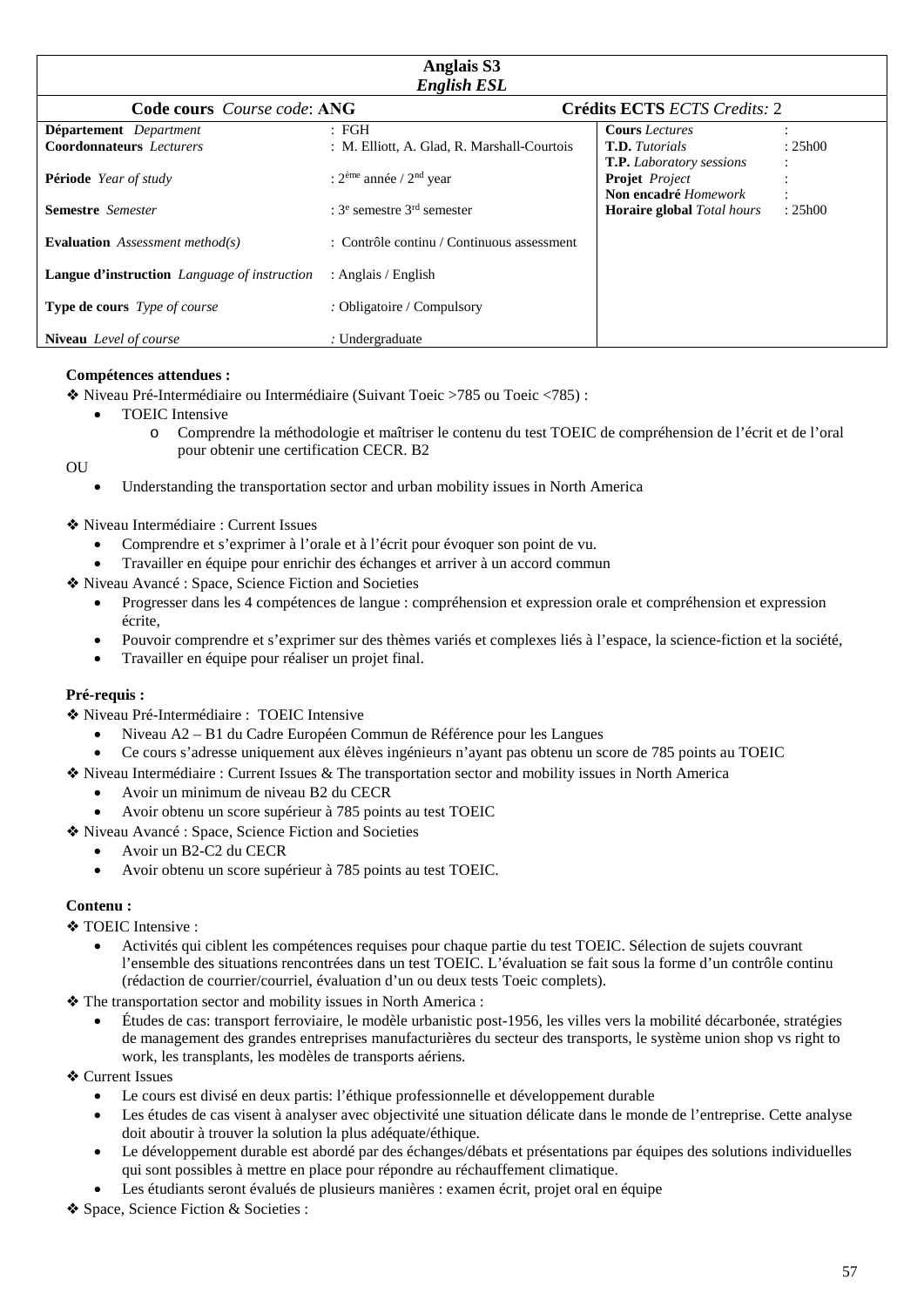- Accent mis sur le vocabulaire scientifique et technique ainsi que du vocabulaire de discussion/expression générale avancé
- Discussions sur les thèmes du progrès scientifique et les visions du monde en science-fiction comparées au monde actuel, les événements historiques et actuels, les mouvements sociaux, etc.
- Les étudiants seront évalués de plusieurs manières : examen écrit, projet oral en équipe, & activités d'expression écrite et orale le long du semestre

## **Bibliographie :**

❖ TOEIC Intensive C.Diehl, C.R. Perry, Toeic: 4 tests complets, Belin Education, 2018

❖The transportation sector and mobility issues in North America):

- J. Walker, Human Transit, Island Press 2012
- P. Stropher, J. Stanley, Introduction to Transport Policy, Edward Elgar 2014
- C. Spieler, Trains, Buses, People: an opinionated atlas of US transit, Island Press 2018
- S. Moore, E.S. Greenberg, L. Grunberg, P. Sanders, Turbulence: Boeing and the State of American Workers and Managers, Yale University Press, 2010
- M.E Webber, R. Duncan, the Future of Buildings, Transportation and Power, DW Books, 2020

## **Expected competencies:**

❖ Pre-Intermediate or Intermediate Level

- TOEIC Intensive
	- o Using methodological and notional grammar tools for answering TOEIC questions, in order to help them achieve a score of 785 at the TOEIC Listening and Reading test.

OR

- The transportation sector and mobility issues in North America :
	- o To understand how and why the transportation sector and urban mobility issues in North America differ from European paradigms

❖ Intermediate Level: Current Issues

- Working in teams to discuss a problem and reach a mutual consensus.
- Expressing themselves clearly to evoke points of view on ethical issues of debate.
- Improving vocabulary related to the themes and the capacity to express themselves clearly on these complex topics of discussion.
- All the competencies will be used: understanding in reading and listening as well as oral and written forms of expression.

❖ Advanced Level: Space, Science Fiction and Societies

- To demonstrate improvement in the 4 language competencies: reading, writing, speaking and listening,
- To understand and express themselves on various and complex themes related to space, science fiction and societies,
- To work in teams to create and present a final project.

# **Prerequisites:**

❖ Pre-Intermediate Level: TOEIC Intensive

- Students should have an A2 to B1 level, as defined in the European Reference Framework for Language Levels
- This course is only accessible to students who have not achieved a score of 785 in the TOEIC Listening and Reading Test .

❖ Intermediate Level: Current Issues & Understanding transportation/mobility in North America

- B2 level, as defined in the CERFL
- Students who obtained a score of 785 points at the TOEIC Listening and Reading test.
- ❖ Advanced Level: Space, Science Fiction and Societies
	- $B2 C2$  level, as defined in the CERFL
	- Students who obtained a score of 785 points at the TOEIC Listening and Reading test.

# **Content:**

**❖ TOEIC Intensive** 

• The course focuses on the skills required to score 785 points or more at the TOEIC test (listening and reading). Activities cover the range of activities proposed in a TOEIC test and tackle all the subjects and situations found in a TOEIC test. Students are assessed by continuous assessment (writing of emails/letters, one or two graded full length practice Toeic tests).

❖ The transportation sector and mobility issues in North America :

• Case studies: rail transportation, post-1956 highway act town planning, city transportation systems toward a stark CO2 emission reduction, strategies of transportation companies, the union shop and right to work states, the transplants, commercial aviation business models